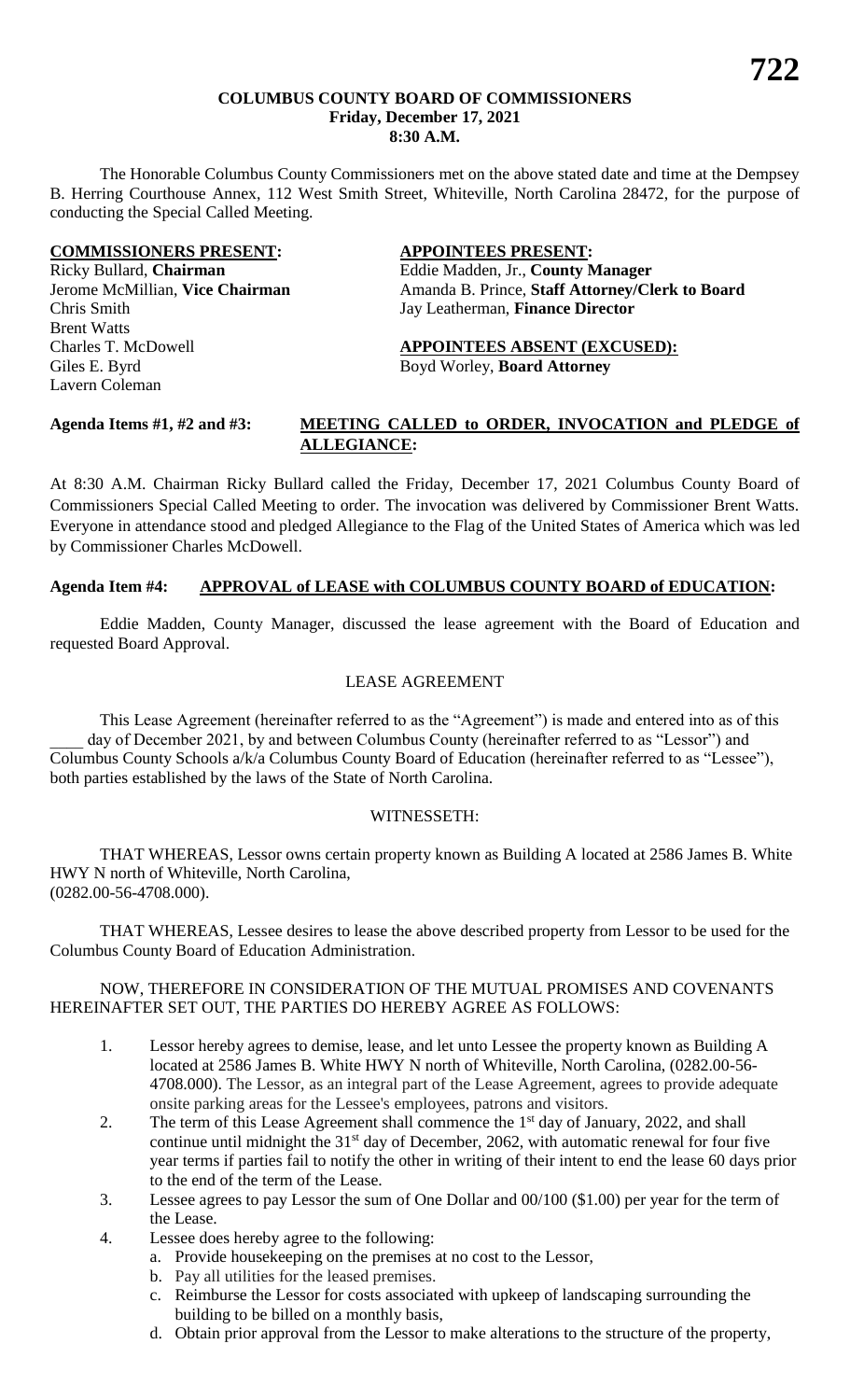- e. Obtain prior approval from the Lessor to make alterations to the interior structure of the property, which approval shall not be unreasonably withheld.
- f. Shall place current sign used at 817 Washington Street on the property,
- g. Allow the Lessor use of any and all generators located on the property, and
- h. Lessee will return the premises at the expiration of the Lease Agreement in a clean condition.
- 5. Lessee agrees to insure all contents owned by Lessee on the leased property.
- 6. Lessee assumes all risk of loss of injury to property or persons arising from any of its operations or omissions under this Lease Agreement. Lessee will indemnify and hold harmless the Lessor, its officers and agents and employees from any and all suits, actions, legal proceeding, claims, demands, damages, cost, expenses, and attorney's fees arising from any claims, willful or negligent act or omission of the Lessee, its officers, agents and employees in performance of this Lease Agreement.
- 7. Lessor does hereby agree to the following:
	- a. Maintain the structure of the property, including roof, walls, mechanical, and parking lots,
	- b. Maintain and service the generators located thereon, and
	- c. To place and maintain additional needed signage.
- 8. This Lease Agreement shall be governed by and construed in accordance with the laws of the State of North Carolina.
- 9. After the end of the initial forty (40) year lease, either party may terminate the Lease Agreement with a One Year prior written notice of the intent to terminate.
- 10. This Lease Agreement in contingent upon approval and execution of the attached Land Purchase and Sale Contract.
- 11. If the Lessor shall ever sell this property, the Lessee shall have the right of first refusal to purchase the property.

IN WITNESS WHEREOF, this Lease Agreement has been executed by the parties hereto as of the day and year first above written.

#### LESSOR

Columbus County

By: \_\_\_\_\_\_\_\_\_\_\_\_\_\_\_\_\_\_\_\_

 Name: Ricky Bullard Title: Chairman

#### LESSEE

Columbus County Board of Education

By: \_\_\_\_\_\_\_\_\_\_\_\_\_\_\_\_\_\_\_\_\_

 Name: Worley Edwards Title: Chairman

This instrument has been preaudited in the manner required by Local Government Budget and Fiscal Control Act.

\_\_\_\_\_\_\_\_\_\_\_\_\_\_\_\_\_\_\_\_\_\_\_\_\_\_\_\_ Columbus County Finance Officer

### **County Manager Eddie Madden** stated the following:

-We needed to call the Board together to formerly approve the lease between Columbus County and the Columbus County Board of Education.

-Their Board has already approved and accepted the lease before you today.

-In essence, this is a 40-year lease and the attorney is here to my left to clarify anything that may need clarifying. -It's a 40-year lease with consecutive 5 year extensions of the lease with notice.

-The lease is for \$1 per year and of course that's only for the reason that, as I understand it, all contracts have to have some consideration to be valid and enforceable.

-So that is really just a contractual number and not something of significant value.

-The reason for that is, as you all know, and I don't have to explain it to you all but I will for the sake of those who might be listening.

-The County provides funding to the Board of Education for its facilities, so rather than putting some arbitrary lease amount on paper that we would then ultimately underwrite and then pay for out of our budget, we felt like it was just cleaner and simpler if we made it for \$1 per year for the extent of the lease.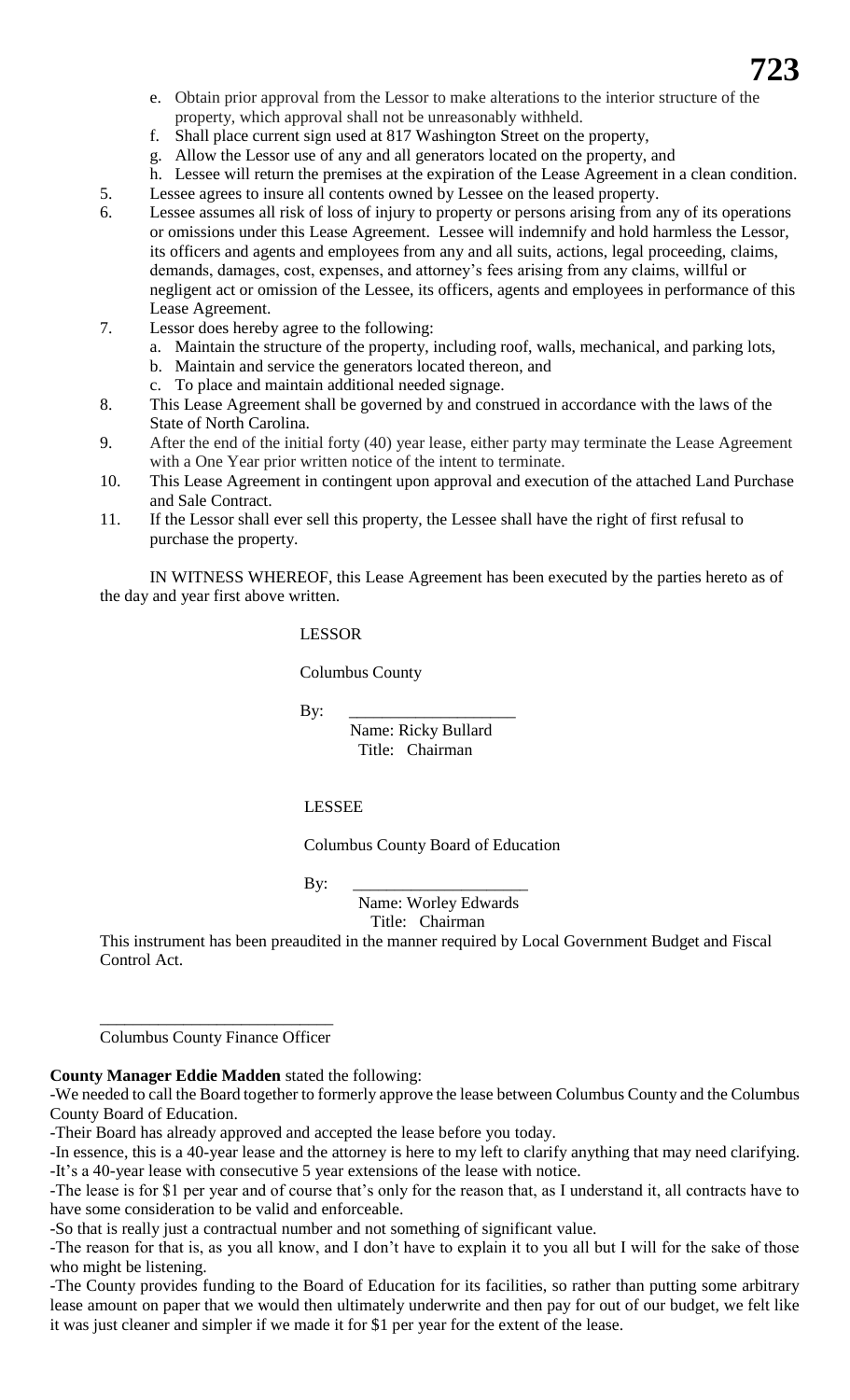-The school system is responsible for the routine maintenance and upkeep of the building.

-We are responsible for any major repairs or mechanical issues that may result from the building, so the roof, the building itself, the structure, HVAC, those larger expenditures we are responsible for going forward.

-As we've talked about in the past, the school system is responsible for the total cost of renovations, and we've communicated to them that they should not come to this Board in the future asking for money to upgrade for their needs.

-They will of course be settling out with us at the beginning of the next fiscal year for the purchase of their property, which in essence is the mechanism by which they will be paying for these upgrades.

-The Board of Education has already voted to approve this and Dr. Meadows has been very pleased with the facility and as I've stated before, this is not only an opportunity for us but it is a significant opportunity for the Board of Education to move to a facility that adequately provides for their staff and for the public as they enter into the facilities at the Board of Education.

-I'd be happy to answer any questions and the attorney will as well.

**Commissioner Byrd** stated the following**:** 

**-**I would like to say, this lease has already been approved by the other Board as you have stated, but I think we're taking a major undertaking, when we take on keeping up the building, as far as air conditioning and things like that.

-Here, you have some things itemized, but you're saying "we" as the County Board, which I know the money to fund them comes through this Board also, but, I don't particularly agree with that.

-But, if the lease has already been approved, I just feel like they should be responsible for their own maintenance of the building as far as the heat and air.

**County Manager Eddie Madden** stated the following:

-This is a complicated scenario in that, particularly in regard to the water and the sewer and the mechanical, it's all interconnected between buildings.

-It would be very costly for us to try to segregate…

**Commissioner Byrd** stated the following:

-The water and sewer but not the air conditioning.

**County Manager Eddie Madden** stated the following:

**-**With regard to the generator that's on the property, it's on the site of Building A and it supplies the entire property.

-With regard to anything else that's mechanical related, those are large expenditures of course, when they go out they are expensive to replace, but the truth of the matter is, and with talking with Stuart Carroll, and Stuart is here and he can attest to this, a number, if not most of the units on the property, Building A included, are in need of replacement now.

-I explained to Dr. Meadows and Dr. Williams that we purchased the property at a sub-market rate, we received an especially good deal so we took it as is.

-Because of that we had certain expectations that things may come up that will need our attention.

-I didn't want to pass along to the Board of Education, a property that was immediately in need of some pretty major mechanical repairs and replacements.

-That's the reason I said that we would assume those responsibilities on this lease and then if there is anything minor, you take care of it.

-The maintenance of everything else, inside particularly, they would be responsible for.

**Commissioner Byrd** stated the following:

-Also, in offset to that, we're paying them for their building at tax value, and trading them for a building that's worth \$1.7 million dollars.

**County Manager Eddie Madden** stated the following:

-Well, no, not exactly.

-At first we contemplated a swap of deeds and as it was pointed out by Ms. Prince, our property, Building A is valued at \$1.7 million dollars, theirs is valued at \$350,000.

-We didn't want to make a property swap that was that inequitable to us, so we wanted to retain ownership.

-But, in order to make this a reality we knew that a lease would be the only way to accomplish it.

-They couldn't afford to buy the property from us at \$1.7 million, even if we were buying theirs at tax value. -The end result, I think, is we're getting what we need, in acquiring their property, and then they are using their money from that sale to improve our building and we still own it.

### **Commissioner Byrd** stated the following:

-We own it, but its tied up for 40 years plus 5 year increments.

-So technically, they might as well own it, we're just paying the taxes on it.

-So, they've got it tied up for all those years as if they do own it.

#### **County Manager Eddie Madden** stated the following:

-I think we all would acknowledge that this property was bought at a sub-market rate.

-We paid \$1.25 million dollars and I believe it was on the books for over \$4 maybe \$5 million.

-So the remainder of the properties far exceed what we paid for the entire tract.

-As I explained to Dr. Meadows, ordinarily we wouldn't be able to put this deal together, but because of the purchase price of the entire tract, it puts us in a good position to help them and they in turn help us. **Commissioner Byrd** stated the following: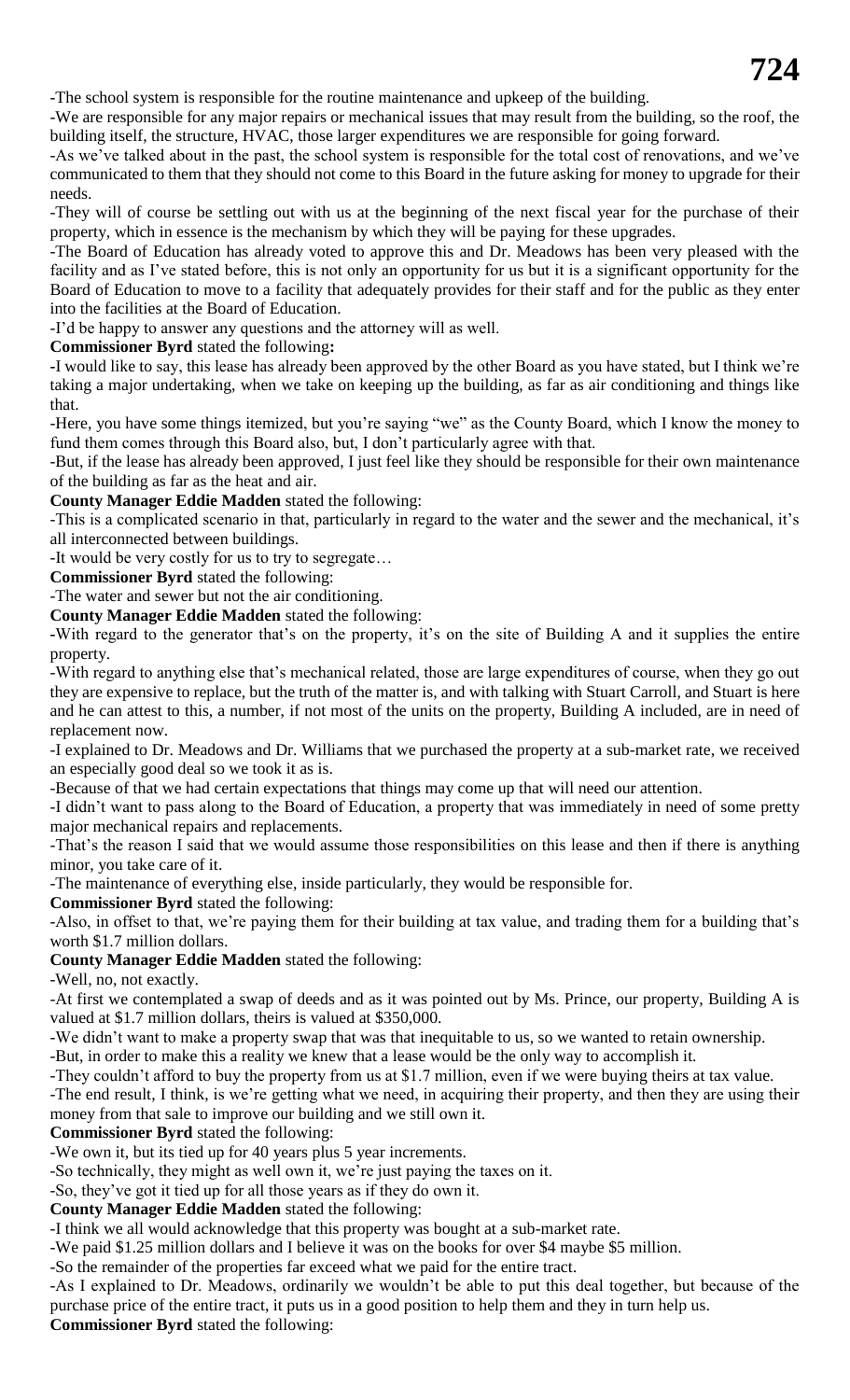-And, it's still all county property, and I'm aware of that, but it's kind of hard to swallow buying a \$350,000 property and then giving a \$1.7-million-dollar property for 40 years.

**Chairman Bullard** stated the following:

-Well this will decrease their request to the County for capital outlay.

**County Manager Eddie Madden** stated the following:

-They will not be budgeting for some of the repairs and maintenance of the building that we would ordinarily pick up through the year.

-Also, Commissioner Byrd, I think it's a good thing for the County to own property instead of lease.

**Commissioner Byrd** stated the following:

-But if they had to pay for all of the air conditioning repairs and things they would be a little more conservative with it.

-If you can just sign it over and pass it on to somebody else it doesn't matter.

-That's why I feel like they really should be over that part but I'm not going to hold up anything over it.

#### **MOTION:**

Commissioner Coleman made a motion to approve the lease for the Columbus County Board of Education under the lease agreement, seconded by Vice Chairman McMillian. The motion unanimously passed.

#### **Agenda Item #5: APPROVAL OF LEASE PURCHASE AND SELL CONTRACT WITH COLUMBUS COUNTY BOARD OF EDUCATION:**

Eddie Madden, County Manager, requested Board Approval.

#### **LAND PURCHASE AND SALE CONTRACT**

**I. The Parties**. This Land Purchase and Sale Contract ("Agreement") made on December 13 2021 ("Effective Date") is between:

**Buyer**: A business entity known as Columbus County with a mailing address of 110 Courthouse Square, Whiteville, North Carolina, 28472 ("Buyer") who agrees to buy,

#### **AND**

**Seller**: A business entity known as COLUMBUS COUNTY BOARD OF EDUCATION with a mailing address of 817 Washington Street, Whiteville, North Carolina, 28472 ("Seller").

**II. Legal Description**. The real property is described as vacant land with a total gross area of 8.49 Acres (AC). The real property is further described as:

Street Address: 817 Washington Street, Whiteville, North Carolina, 28472

Tax Parcel Information (i.e., "Parcel ID" or "Tax Map & Lot"): 0281.03-43-3357.000

Other Description: Columbus County Board of Education Administration

**III. Earnest Money**. The Buyer shall not be required to make a payment, down payment, or any other type of monetary deposit that would be deemed consideration ("Earnest Money"). Consideration under this Agreement, unless otherwise required by State law, shall be the full faith of the Buyer's ability to perform under the terms of this Agreement.

**IV. Purchase Price and Terms**. The Buyer agrees to purchase the Property by payment of \$350,000.00 as follows:

a.) All Cash Offer. No loan or financing of any kind is required in order to purchase the Property. Buyer shall provide Seller written third  $(3<sup>rd</sup>)$  party documentation verifying sufficient funds to close no later than July 1 2022 at 05:00 PM. Seller shall have three (3) business days after the receipt of such documentation to notify Buyer, in writing, if the verification of funds is not acceptable. If Buyer fails to provide such documentation, or if Seller finds such verification of funds is not acceptable, Seller may terminate this Agreement. Failure of Seller to provide Buyer written notice of objection to such verification shall be considered acceptance to verification of funds.

**V. Sale of Another Property**. Buyer's performance under this Agreement shall not be contingent upon selling another property.

**VI. Closing Costs**. The costs attributed to the Closing of the Property shall be the responsibility of Buyer. The fees and costs related to the Closing shall include but not be limited to a title search (including the abstract and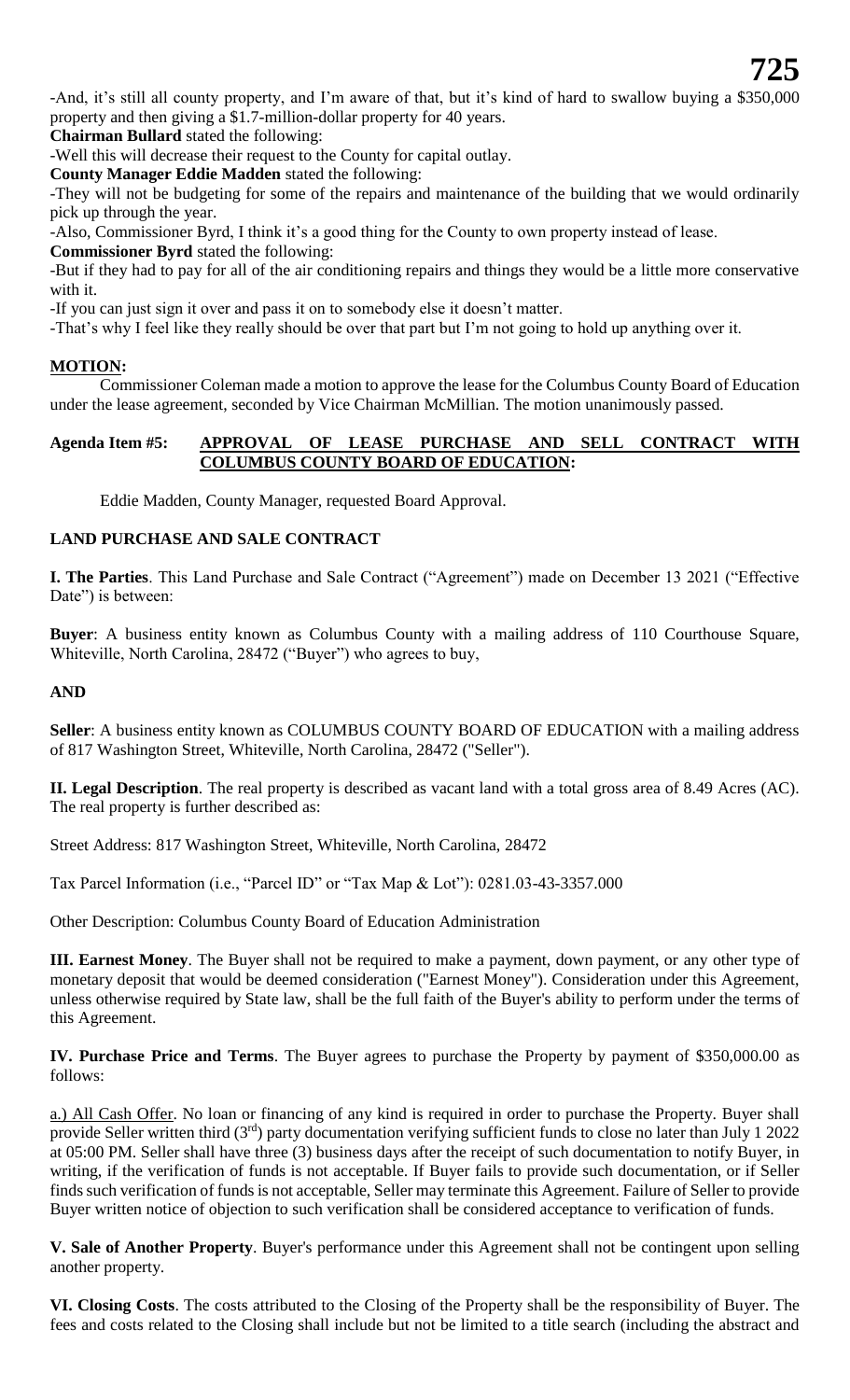any owner's title policy), preparation of the deed, transfer taxes, recording fees, and any other costs by the title company that is in standard procedure with conducting the sale of a property.

**VII. Funds at Closing**. Buyer and Seller agree before the recording can take place, funds provided shall be in one (1) of the following forms: cash, interbank electronic transfer, money order, certified check or cashier's check drawn on a financial institution located in the State, or any above combination that permits the Seller to convert the deposit to cash no later than the next business day.

**VIII. Closing Date**. This transaction shall be closed on July 1 2022 05:00 PM or earlier at the office of a title company to be agreed upon by the Parties. Any extension of this date and time must be agreed upon, in writing, by Buyer and Seller. Real estate taxes, rents, dues, fees, and expenses relating to the Property for the year in which the sale is closed shall be prorated as of the date of Closing. Taxes due for prior years shall be paid by Seller.

**IX. Survey**. Buyer may obtain a survey of the Property before the Closing to assure that there are no defects, encroachments, overlaps, boundary line or acreage disputes, or other such matters, that would be disclosed by a survey ("Survey Problems"). The cost of the survey shall be paid by the Buyer. Not later than July 1 2022, Buyer shall notify Seller of any Survey Problems which shall be deemed to be a defect in the title to the Property. Seller shall be required to remedy such defects within 5 business days and prior to the Closing.

If Seller does not or cannot remedy any such defect(s), Buyer shall have the option of canceling this Agreement.

**X. Mineral Rights**. It is agreed and understood that all rights under the soil, including but not limited to water, gas, oil, and mineral rights shall be transferred by the Seller to the Buyer at Closing.

**XI. Title**. Seller shall convey title to the property by Warranty Deed or equivalent. The Property may be subject to restrictions contained on the plat, deed, covenants, conditions, and restrictions, or other documents noted in a Title Search Report.

Upon receipt of the Title Search Report, the Buyer shall have 5 business days to notify the Seller, in writing, of any matters disclosed in the report which is unacceptable to Buyer. Buyer's failure to timely object to the report shall constitute acceptance of the Title Search Report.

If any objections are made by Buyer regarding the Title Search Report, mortgage loan inspection, or other information that discloses a material defect, the Seller shall have 5 business days from the date the objections were received to correct said matters. If Seller does not remedy any defect discovered by the Title Search Report, Buyer shall have the option of canceling this Agreement.

After Closing, Buyer shall receive an owner's standard form policy of title insurance insuring marketable title in the Property to Buyer in the amount of the Purchase Price, free and clear of the objections and all other title exceptions agreed to be removed as part of this transaction.

**XII. Property Condition**. Seller agrees to maintain the Property in its current condition, subject to ordinary wear and tear, from the time this Agreement comes into effect until the Closing. Buyer recognizes that the Seller, along with any licensed real estate agent(s) involved in this transaction, makes no claims as to the validity of any property disclosure information. Buyer is required to perform their own inspections, tests, and investigations to verify any information provided by the Seller. Afterward, the Buyer shall submit copies of all tests and reports to the Seller at no cost.

Therefore, Buyer shall hold the right to hire licensed contractors, or other qualified professionals, to further inspect and investigate the Property until July 1 2022.

After all inspections are completed, Buyer shall have until July 1 2022 to present any new property disclosures to the Seller in writing. The Buyer and Seller shall have 5 business days to reach an agreement over any new property disclosures found by the Buyer. If the Parties cannot come to an agreement, this Agreement shall be terminated.

If the Buyer fails to have the Property inspected or does not provide the Seller with written notice of the new disclosures on the Property, in accordance with this Agreement, Buyer hereby accepts the Property in its current condition and as described in any disclosure forms presented by the Seller.

In the event improvements on the Property are destroyed, compromised, or materially damaged prior to Closing, the Agreement may be terminated at Buyer's option.

**XIII. Seller's Indemnification**. Except as otherwise stated in this Agreement, after recording, the Buyer shall accept the Property AS IS, WHERE IS, with all defects, latent or otherwise. Neither Seller nor their licensed real estate agent(s) or any other agent(s) of the Seller, shall be bound to any representation or warranty of any kind relating in any way to the Property or its condition, quality or quantity, except as specifically set forth in this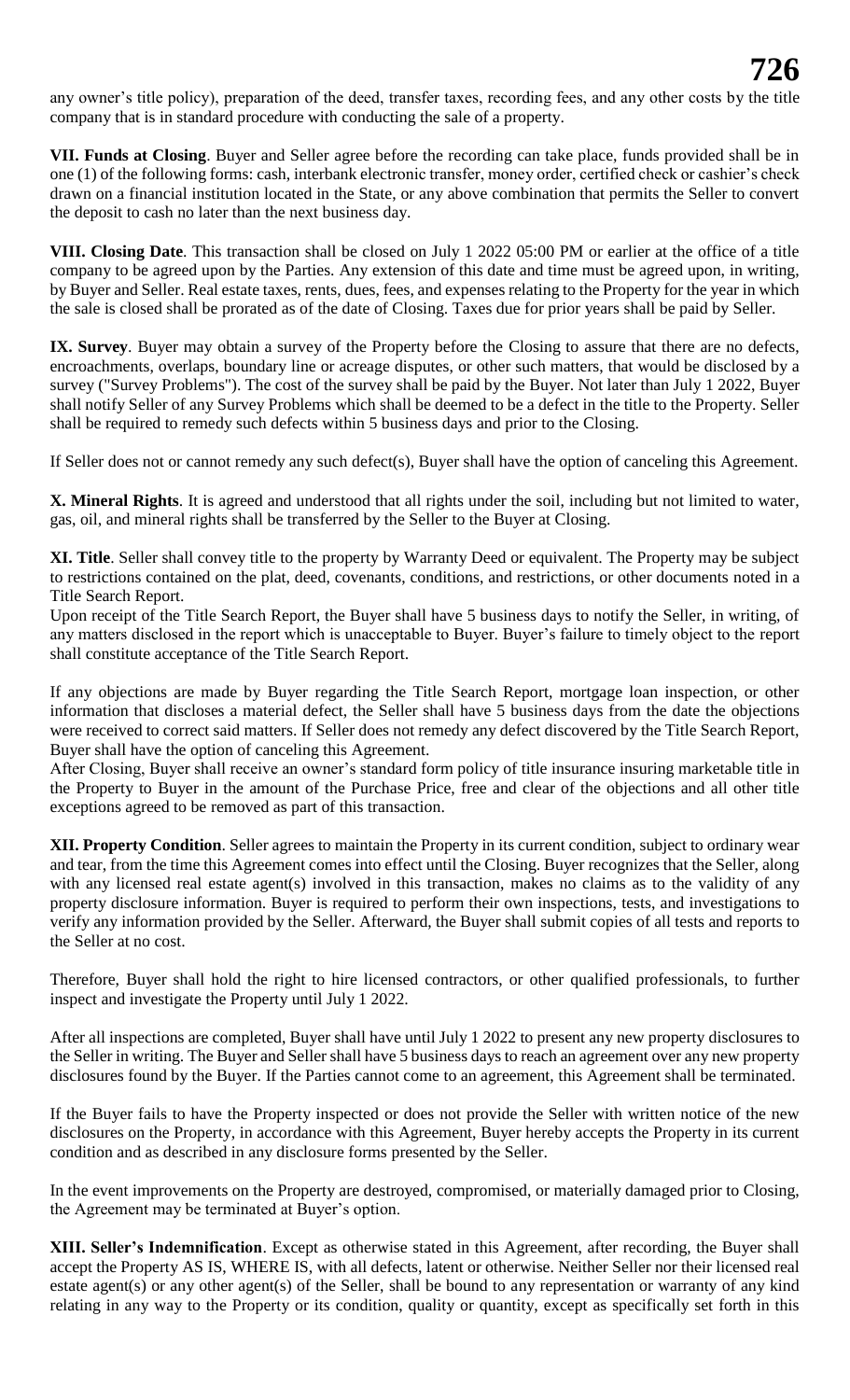Agreement or any property disclosure, which contains representations of the Seller only, and which is based upon the best of the Seller's personal knowledge.

**XIV. Appraisal**. Buyer's performance under this Agreement shall not be contingent upon the appraisal of the Property being equal to or greater than the agreed-upon Purchase Price.

**XV. Required Documents**. Prior to the Closing, the Parties agree to authorize all necessary documents, in good faith, in order to record the transaction under the conditions required by the recorder, title company, lender, or any other public or private entity.

**XVI. Termination**. In the event this Agreement is terminated, as provided in this Agreement, absent of default, parties being relieved of their obligations as set forth herein.

**XVII. Sex Offenders**. Section 2250 of Title 18, United States Code, makes it a federal offense for sex offenders required to register pursuant to the Sex Offender Registration and Notification Act (SORNA), to knowingly fail to register or update a registration as required. State convicted sex offenders may also be prosecuted under this statute if the sex offender knowingly fails to register or update a registration as required, and engages in interstate travel, foreign travel, or enters, leaves, or resides on an Indian reservation.

A sex offender who fails to properly register may face fines and up to ten (10) years in prison. Furthermore, if a sex offender knowingly fails to update or register as required and commits a violent federal crime, he or she may face up to thirty (30) years in prison under this statute. The Buyer may seek more information online by visiting https://www.nsopw.gov/.

**XVIII. Time**. Time is of the essence. All understandings between the Parties are incorporated in this Agreement. Its terms are intended by the Parties as a final, complete and exclusive expression of their Agreement with respect to its subject matter and they may not be contradicted by evidence of any prior agreement or contemporaneous oral agreement.

**XIX. Dispute Resolution**. Buyer and Seller agree to mediate any dispute or claim arising out of this Agreement, or in any resulting transaction, before resorting to arbitration or court action.

a.) Mediation. If a dispute arises, between or among the Parties, and it is not resolved prior to or after recording, the Parties shall first proceed in good faith to submit the matter to mediation. Costs related to mediation shall be mutually shared between or among the Parties. Unless otherwise agreed in mediation, the Parties retain their rights to proceed to arbitration or litigation.

b.) Exclusions. The following matters shall be excluded from the mediation and arbitration: (i) a judicial or nonjudicial foreclosure or other action or proceeding to enforce a deed, mortgage or installment land sale contract as defined in accordance with State law; (ii) an unlawful detainer action, forcible entry detainer, eviction action, or equivalent; (iii) the filing or enforcement of a mechanic's lien; and (iv) any matter that is within the jurisdiction of a probate, small claims or bankruptcy court. The filing of a court action to enable the recording of a notice of pending action, for order of attachment, receivership, injunction, or other provisional remedies, shall not constitute a waiver or violation of the mediation and arbitration provisions of this Section.

**XX. Governing Law.** This Agreement shall be interpreted in accordance with the laws in the State where the Property is located.

**XXI. Terms and Conditions of Offer**. This is an offer to purchase the Property in accordance with the above stated terms and conditions of this Agreement. If at least one, but not all, of the Parties initial such pages, a counteroffer is required until an agreement is reached. Seller has the right to continue to offer the Property for sale and to accept any other offer at any time prior to notification of acceptance. If this offer is accepted and Buyer subsequently defaults, Buyer may be responsible for payment of licensed real estate agent(s) compensation. This Agreement and any supplement, addendum or modification, including any copy, may be signed in two or more counterparts, all of which shall constitute one and the same writing.

**XXII. Binding Effect**. This Agreement shall be for the benefit of, and be binding upon, the Parties, their heirs, successors, legal representatives, and assigns, which therefore, constitutes the entire agreement between the Parties. No modification of this Agreement shall be binding unless signed by both Buyer and Seller.

**XXIII. Severability**. In the event any provision or part of this Agreement is found to be invalid or unenforceable, only that particular provision or part so found, and not the entire Agreement, will be inoperative.

**XXIV. Offer Expiration**. This offer to purchase the Property as outlined in this Agreement shall be deemed revoked unless this Agreement is signed by Seller and a copy of this Agreement is personally given to the Buyer by January 1 2022 05:00 PM.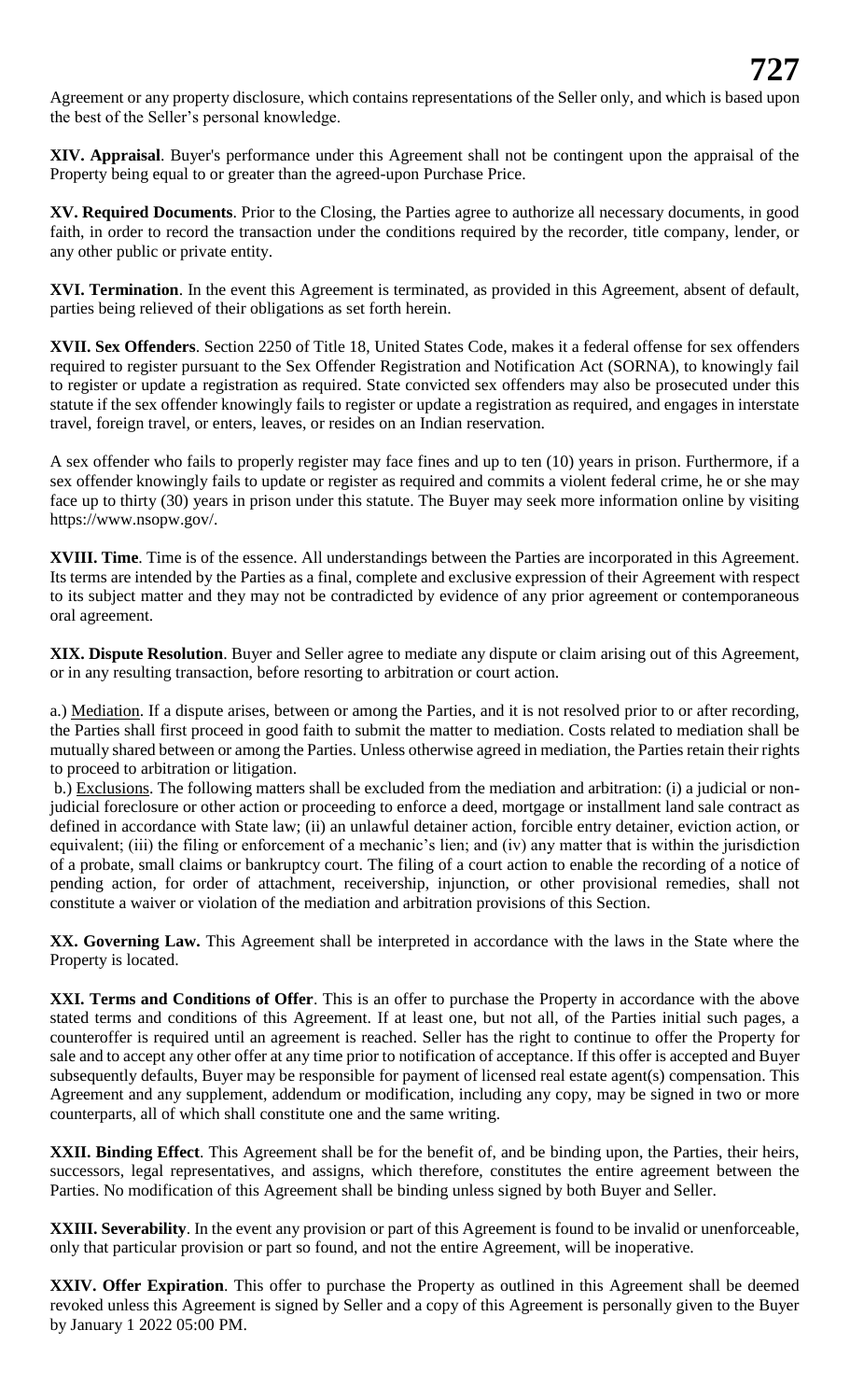**XXV. Acceptance**. Seller warrants that Seller is the owner of the Property or has the authority to execute this Agreement. Therefore, by the Seller's authorization below, he/she/they accepts the above offer and agrees to sell the Property on the above terms and conditions and agrees to the agency relationships in accordance with any agreement(s) made with licensed real estate agent(s). Seller has read and acknowledges receipt of a copy of this Agreement and authorizes any licensed real estate agent(s) to deliver a signed copy to the Buyer.

Delivery may be in any of the following: (i) hand delivery; (ii) email under the condition that the party transmitting the email receives electronic confirmation that the email was received to the intended recipient; and (iii) by facsimile to the other party or the other party's licensee, but only if the transmitting fax machine prints a confirmation that the transmission was successful.

**XXVI. Licensed Real Estate Agent(s)**. If Buyer or Seller have hired the services of licensed real estate agent(s) to perform representation on their behalf, he/she/they shall be entitled to payment for their services as outlined in their separate written agreement.

**XXVII. ATTACHED DOCUMENTS**. It is acknowledged by the Parties that the following disclosures, attachments, or addendums are made part of this Agreement:

Lease to Building A

**XXVIII. Additional Terms and Conditions**. This Contract is contingent upon approval of the Lease for Building A.

**XXIX. Entire Agreement**. This Agreement together with any attached addendums or disclosures shall supersede any and all other prior understandings and agreements, either oral or in writing, between the parties with respect to the subject matter hereof and shall constitute the sole and only agreements between the parties with respect to the said Property. All prior negotiations and agreements between the parties with respect to the Property hereof are merged into this Agreement. Each party to this Agreement acknowledges that no representations, inducements, promises, or agreements, orally or otherwise, have been made by any party or by anyone acting on behalf of any party, which are not embodied in this Agreement and that any agreement, statement or promise that is not contained in this Agreement shall not be valid or binding or of any force or effect.

#### **Signature Area**

| <b>Buyer's Signature:</b>          | Date: |
|------------------------------------|-------|
| <b>Columbus County</b>             |       |
|                                    |       |
| Seller's Signature:                | Date: |
| COLUMBUS COUNTY BOARD OF EDUCATION |       |

#### **County Manager Eddie Madden** stated the following:

-The Board of Education is in agreement to sell property to you all.

-The purchase price for their facility plus the 8 acres or so that comes with it is \$350,000.

-We set a tentative closing date of on or before July 1st.

-They will remain in their building until the new facilities are renovated and readied for occupancy, which they have assured us will be before the July 1 deadline.

-We are recommending you all approve the purchase.

#### **MOTION:**

Commissioner McDowell made a motion to approve the purchase of the Board of Education property, seconded by Vice Chairman McMillian. The motion unanimously passed.

#### **Agenda Item #23: ADJOURNMENT:**

At 8:43 A.M., Commissioner Smith made a motion to adjourn, seconded by Vice Chairman McMillian. The motion unanimously passed. These minutes were typed by LaToya Williams.

**\_\_\_\_\_\_\_\_\_\_\_\_\_\_\_\_\_\_\_\_\_\_\_\_\_\_\_\_\_\_\_\_ \_\_\_\_\_\_\_\_\_\_\_\_\_\_\_\_\_\_\_\_\_\_\_\_\_\_\_**